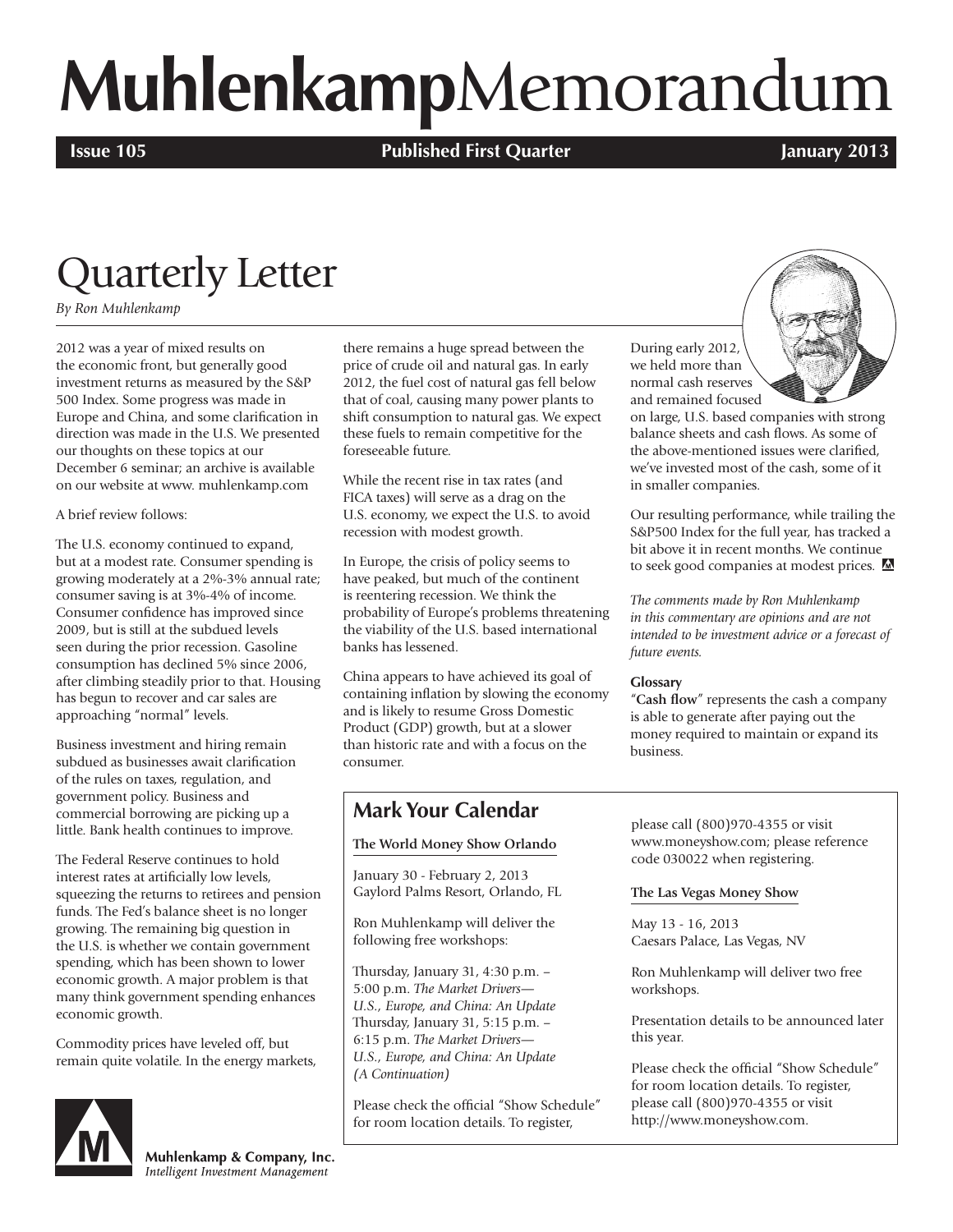### Required Minimum Distributions

*by Susen Friday, Client Service Regional Manager*

This is the time of year that we get many questions from IRA shareholders regarding required minimum distributions (RMDs).

If you are an owner of an IRA/qualified plan and turned 70½ during 2012, there is one more thing you will have to do. You will have to determine how you would like to take the required minimum distribution from your accounts. Once you have reached this milestone, you will be required to take this distribution annually.

If you have already taken your first distribution by December 2012, fine. But, if this has somehow slipped your mind,

#### **Announcements**

#### **2012/2013 IRA Contributions**

Contributions can be made to your IRA for tax year 2012 by the due date for filing your 2012 tax return, not including extensions. For most people, this means contributions for 2012 must be made by April 15, 2013. This includes Traditional, Roth, and Coverdell Education Savings Accounts (CESA).

When making a contribution between January 1 and the due date for filing your tax return, we suggest that you specify the year for which you are making the contribution. Too many people realize too late that they made a current year contribution (the year in which the contribution is actually received), and not a prior year contribution (the year for which they are filing their return). If you have any questions, please call us toll-free at (877)935-5520 extension 4.

Traditional and Roth IRA contribution limits for 2012 are the lesser of \$5,000 (\$6,000 if you are age 50 or older) or 100% of your earned income. For 2013, Traditional and Roth IRA contributions are the lesser of \$5,500 (\$6,500 if you are age 50 or older), or 100% of your earned income. Please refer to IRS Publication 590 for more information.

you still have until 4/1/2013 to take the distribution. However, you will also have to take the 2013 distribution by December 31, 2013. As a result, you may have to pay taxes on two distributions in 2013.

This distribution is definitely something that requires your attention. If you don't take the minimum withdrawal, a 50% tax penalty will be charged on the amount you failed to withdraw in addition to the ordinary income tax owed.

If the IRA account holder dies, RMDs from the account may continue, with the determining factors being if the beneficiary



is a spouse or not, and whether the death was before the

70½ birthday or not. If you are in this situation, any concerns you may have should be presented to you tax professional.

The following is an example of how the required minimum distribution is calculated for an IRA account holder who turned 70½ in 2012. If you will be turning 70½ in 2013, simply add one year to the dates in the example.

*continued on page 5*

CESA annual contribution limits are \$2,000 for each beneficiary. Please refer to IRS Publication 970 for more information.

You can download copies of the above mentioned IRS publications at www.irs. gov. Remember: It's not too early to begin funding your 2013 IRA!

#### **Request for Email Address**

To ensure that you receive all of the correspondence that Muhlenkamp & Company publishes and distributes, please share your email address with us. From time to time, we publish information that gets distributed as email only, (e.g. September 7, 2012 and November 13, 2012 Market Commentaries; to view these materials, please visit our website.)

To be added to our email distribution, please visit the "Contact Us" section of our website, or give us a call at (877) 935-5520 extension 4. You can be assured that any of your contact information will not be released to any third party. As a reminder, any information we publish is available on our website at www.muhlenkamp.com.

#### **Retirements**

#### **Jean Leister**

After 26+ years of service, Jean Leister is retiring from Muhlenkamp & Company. As Executive Assistant, Jean managed the

administrative functions of Muhlenkamp & Company and also served as Secretary to the Muhlenkamp Fund. We will miss her professional expertise and wish her all of the best in her future endeavors.

#### **Lisa Muhlenkamp-Cox**

After 13 years of service at Muhlenkamp & Company, Lisa Muhlenkamp-Cox is retiring from her role as Southwest Regional Manager. She wishes to focus her efforts on her family, including her husband, Paul, and their children (Henry, age 12, and Patricia, age 4). Lisa extends her thanks and best wishes to all those with whom she's worked over the years. Any assistance you may now require can be readily provided by our Client Service team, available at (877) 935-5520 ext.4.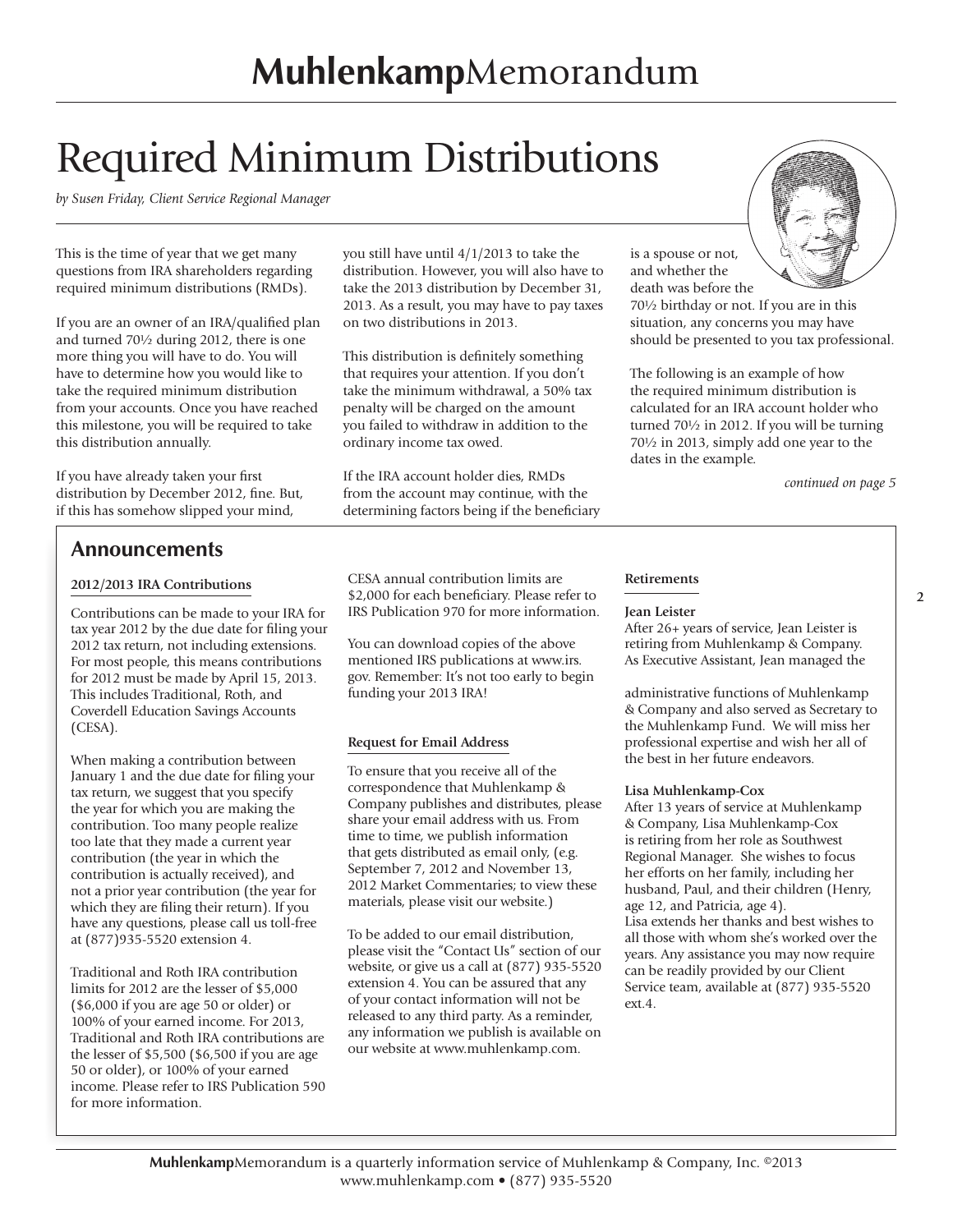### Financial Fitness: What Are Your Goals?

*by Michelle Orphall, Marketing Specialist* 

As we begin another New Year, having financial goals in place may make you more disciplined in your spending. Rather than exhausting your tax refund on a weekend away, you may decide to add this money to your emergency fund. That way you are prepared to pay for any unexpected home repairs. You might be tempted to go on a shopping spree with a recent bonus, but your goal may be to pay off your outstanding debt first. Though you don't want to deny yourself all the pleasures of today, saving extra funds for a future expenditure may give you peace-of-mind, knowing you are prepared for upcoming financial events or at least on your way.

Are your financial goals written down or are they something that you think about occasionally, but then push them out of your mind because they seem

overwhelming? Some people establish their goals during discussions with their spouse, but then never put them in writing. That works for some individuals, but others may need to document them to become more committed to reaching their goals. **3**

So if you haven't yet identified your financial goals or written them down, let's get started.

#### **Types of Financial Goals:**

- 1. Eliminate Current Outstanding Debt
- 2. Create an Emergency Fund
- 3. Save for a Significant Upcoming Expenditure
- 4. Invest for a Significant Future Expenditure
- 5. Determine Non-Monetary Financial Goals

#### **Eliminate Current Outstanding Debt** –

Interest on debt costs you money! Rather than paying money out every month in interest, strive to rid your personal balance sheet of debt, then you may be able to invest those extra assets and start making your money work for you. Since debts with the highest interest rates, such as highinterest credit cards, cost you the most, it's usually best to pay these off first. It is not

necessary to pay off all debts before you begin investing. Mortgage payments are usually at a more manageable interest rate than credit cards or other debt. Depending on the IRS (Internal Revenue Service) rules at the time, interest payments on your mortgage may be tax-deductable, lowering the overall cost of this debt. If rates are lower now than when you obtained your mortgage or last refinanced and, if you are eligible to refinance, you may be able to reduce the amount of your mortgage payments.

Another way to reduce your expenses is to consolidate high-interest credit card balances to a credit card company offering a lower rate. Once you are able to pay off your entire credit card balance, try to only spend what you are able to pay for each month. If you ever overspend, make sure to pay what you can on-time so that you don't waste any money on late fees.

**Create an Emergency Fund** – Have emergency money available so you don't have to borrow for unplanned expenses. Not having enough money can cost you interest, late fees, and/or penalties. Since we don't know what the future will bring, it's best to be prepared financially. Whether it's a natural disaster, layoff, or broken dryer, having enough money saved will make a bad situation a little easier to deal with.

The next big storm may take power lines down. Without electricity, credit/debit cards are useless as well as bank ATM machines. So you may want to keep some of your "safety net" in cash in case of an emergency situation. With cash on hand, you may be more likely to purchase any needed supplies.

Hopefully, you will never need to use your emergency fund due to unemployment, but, if so, having one could help get you through rough periods without incurring debt, foreclosure, or bankruptcy. It's suggested to save enough money to cover six to nine months worth of basic living expenses, if not more.

An emergency fund also comes in handy when paying

for the unplanned expense incurred when things break down and need repaired or replaced. In addition, knowing that you have money set aside for unplanned expenses may make you decline an offer to buy additional protection plans when in the past you usually accepted. These product protection plans on appliances and electronics can get expensive in relation to the cost of the product.

These "insurances" are things that you have to look at on an individual basis to determine what is right for you and what is unnecessary. An emergency fund does not eliminate your need for certain insurances. Insurances such as Life, Homeowner's, Renter's, Automobile, Health Insurance, etc. are usually recommended for most individuals.

#### **Save for a Significant Upcoming**

**Expenditure** (occurring in three years or less) – You may have some significant upcoming expenditure or event that exceeds your monthly budget. Are you able to cut out some current luxuries each month to set aside money to be able to pay for these? Some goals may be only a few years away and others may be further down the road. It's usually advised not to put the money that you set aside for goals occurring in less than three years into investments that have high volatility.

If you are able to accumulate enough assets to pay cash, it can sometimes save you money in two ways. Some retailers offer cash discounts because they don't have to pay the credit card company's fees on your credit purchases. The second way you can save is by not paying interest in addition to the cost of the item when you purchase an item on credit.

**Invest for a Significant Future Expenditure**  (occurring in more than three years) – Start saving for planned significant future expenditures as early as you can. The more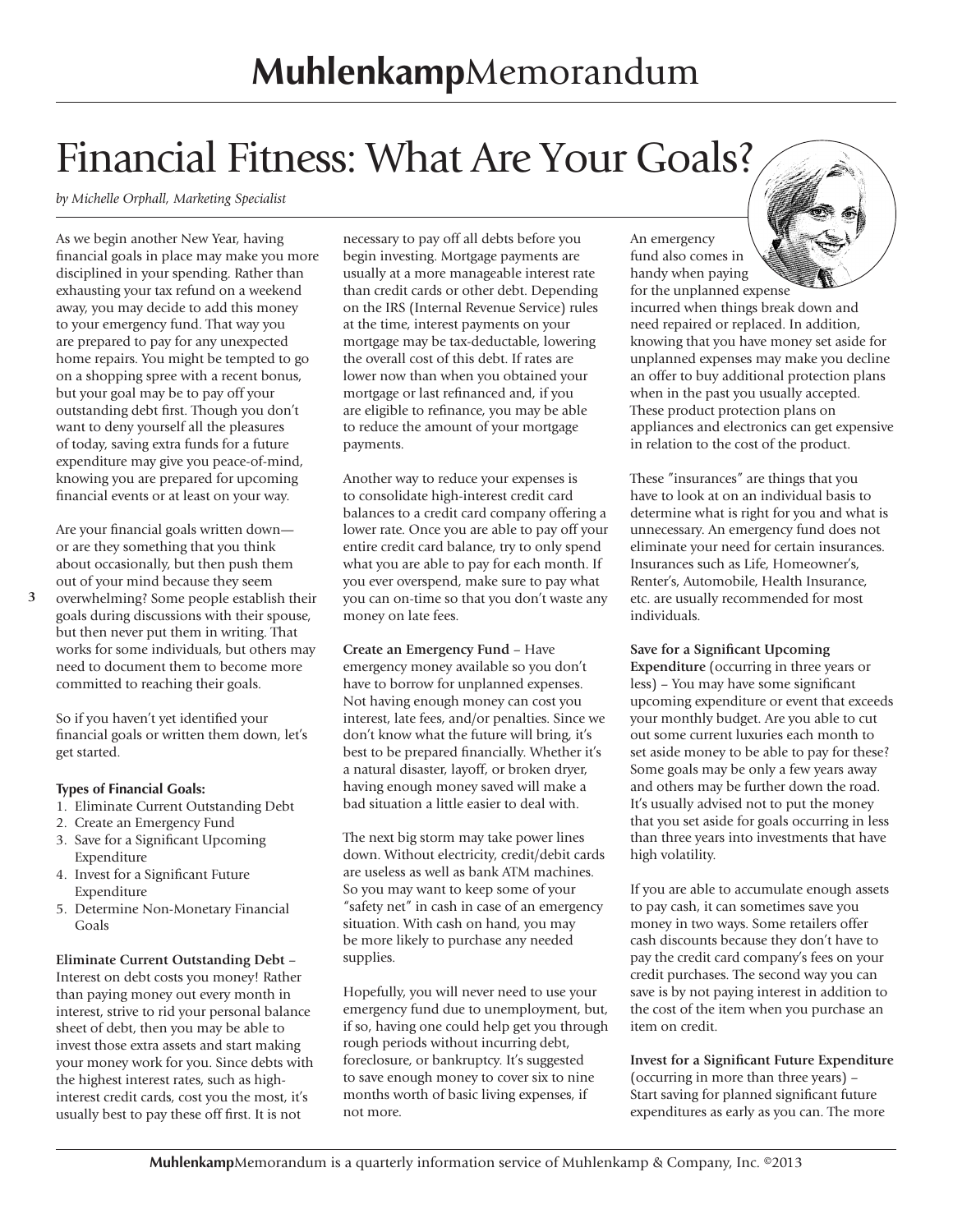you are able to save, the less you or your loved ones will have to borrow to pay for an event such as a wedding or college education. If you are saving for a purchase that you expect to occur in more than three years, you may want to invest these assets. This way you can use the effect of compounding to help pay for the expense.

#### **Determine Non-Monetary Financial**

**Goals** – Sometimes financial goals aren't about saving money, but about taking action. Maybe you still need to create a will, update beneficiaries on your IRA accounts or life insurance policies, organize your financial records, create a budget, or buy life insurance. You may just want to learn more about finance; economics and its impacts; how to invest; where to invest; or who to turn to for help in managing your investments.

#### **Achieving your financial goals**

The documentation portion of goal creation might be the easiest part. Actually achieving your goal can be more difficult. It takes discipline and thought to determine how to best allocate limited funds, but with a goal in place, you know what you are aiming for. The following steps can help you get started in documenting your goal.

#### **Break the goal down:**

- 1. List your goals.
- 2. Estimate the start date of the expenditures or your target goal date.
- 3. Estimate the cost per year or occasion.
- 4. Multiply the cost by the estimated
- number of years or occasions.
- 5. Subtract the amount of money that you have saved already for this goal.
- 6. How many years is it until the estimated start date?
- 7. Calculate the average savings needed each year to reach your goal.

If you have questions regarding setting or reaching your financial goals, let us know if we can provide assistance. Ron Muhlenkamp has been in the investment industry for over 40 years and has written about all of these areas. Some examples of Ron's financial maxims include:

- "Work to move your assets toward the areas where returns are high and pay off debts where the costs are high."
- "The price of borrowing money is interest—and worry. Keep all borrowing below the worry point and don't borrow to buy things that depreciate; you will lose on both ends."

• "People think of inflation as prices going up. It's not. It's the value of money going down."

Visit the "Investment Principles" section of our website to find a collection of Ron's essays. Also on our website is our Financial Goals Worksheet, available to assist you in defining your goals, determining their costs, and estimating what it takes to reach them. Best wishes in achieving success in all of your fitness goals!

*The S&P 500 is a widely recognized, unmanaged index of common stock prices. The figures for the S&P 500 reflect all dividends reinvested but do not reflect any deductions for fees, expenses, or taxes. One cannot invest directly in an index.*

### Required Minimum Distributions

*continued from page 3*

- The amount will be based on all of your IRA balances as of 12/31/2011.
- RMDs are calculated based on your birthday, the beneficiary's birthday, and whether or not the beneficiary is your spouse.

Several decisions will need to be made on how you want to receive your RMD:

- You have the option of deciding if you want to take a portion of the RMD total from each of your IRA/qualified plan accounts, only one of those accounts, or any combination of these accounts;
- You can go to the custodian of each IRA account you have and ask them to calculate the amount for the respective accounts; or

• You can go to any number of RMD calculators available on the Internet and calculate the total for all of your IRA accounts. M

*Any tax or legal information provided is merely a summary of our understanding and interpretation of some of the current income tax regulations and is not exhaustive. Investors must consult their tax adviser or legal counsel for advice and information concerning their particular situation.*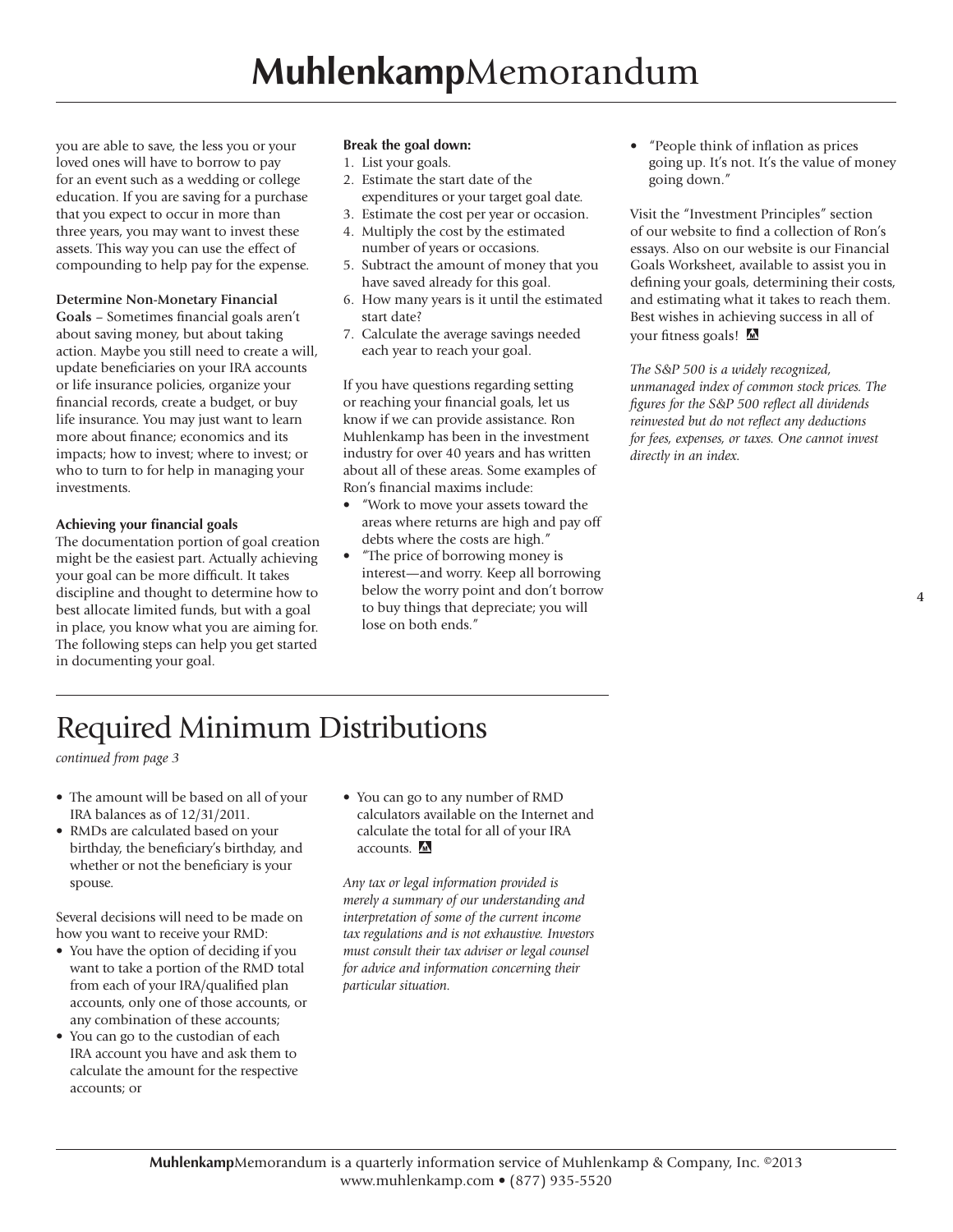## The "FRIDAY FOCUS" on Retirement

*by Susen Friday, Client Service Regional Manager*

*Long-time participant in the DCIO(Defined Contribution Investment Only) market, former secretary and active member of the Women in Pensions Network(WIPN), member of the American Society of Pension Professionals and Actuaries(ASPPA) and former plan administrator, Susen also holds an Accredited Investment Fiduciary (AIF) designation.*

*Throughout 2013, Susen's expertise and experience in the retirement field will be showcased in the Muhlenkamp Memorandum, referred to as the* **The "FRIDAY FOCUS" on Retirement***.*

Ahh…retirement. On a personal level, we save for it, plan for it, and dream about it. But did you ever wonder how the whole notion of retirement and funding it came about? How it has changed over time?

**5** Believe it or not, it all started with the Ancient Romans back in 13BC. Augustus decided that he would like to reward his legionnaires for their years of service and to offer a carrot to other young men to join the army. For 20 years of service, legionnaires received between two-thirds and threefourths of their yearly income. Initially, Augustus funded the pension out of general taxation; later, it was covered by a 5% tax on inheritance. When Rome fell, the military pension system collapsed as well.

During the Dark Ages, many members of the nobility maintained standing armies. Some of them devised crude pensions for their military, often granting land to older soldiers.

As European history progressed into the late 1600s and the 1700s there are indications that some sort of pension payouts had been made to non-military persons. Such payouts were not wide spread, nor sanctioned by the government.

Up until this point, no one had given a thought about social insurance—a system of wide-spread coverage sponsored by the government. In 1889, however, Otto von

Bismarck established the first such system in Germany. It consisted not only of a pension, but also accident and health insurance. The system has adapted well over time. In fact, my grandmother collected from this system until her death in 1966.

Much of industrialized Europe followed in Germany's footsteps and created programs of their own. There were two main types: insurance systems that were related to the earnings of the recipients, and minimum systems which were essentially welfare systems for the elderly.

Retirement in the United States was conceived as a three-legged stool: one leg was the Social Security System, the second was private pensions, and the third was personal savings.

In the United States, the Social Security System was created in 1935 by the Social Security Act. The System initially provided income to retired workers based on their earned income. Since then, it has been amended and expanded. Most notably, the changes are to cover those with disabilities and to provide medical coverage for those on public assistance.

The first private pensions established in the United States were by American Express (1875) and the B&O Railroad (1880). Many other companies followed suit, primarily in the banking, railroad, and public utility industries.

The "retirement industry" was born in the early 1900s when insurance companies began offering group annuity contracts to companies. Insurance companies have continued to play a major role in retirement plans ever since.

Over time, private companies were encouraged to provide pensions to their employees. During both World War II and the Korean Conflict, the U.S. government imposed price and wage stabilization programs. Since companies could not

reward their employees with higher wages, they turned to providing benefits as an alternative.

The growth of pensions in the coal, automobile, and steel industries was a direct result of collective bargaining by their respective unions. The availability of retirement plans spilled over into nonunion companies and has been used as a means of being more competitive for skilled labor.

#### *What's important to remember is that retirement plans are dynamic creations that change over time!*

Plan design, or customization of individual plans, provides the framework within which a plan must operate. If the plan sponsor wishes to include a new feature in the plan, he legally amends the plan. Sometimes the government wants to change the rules under which qualified plans operate across the board. This is usually done by passing new legislation that is then implemented by either the Department of Labor (DOL) or the Internal Revenue Service(IRS). An example of this is the recent Regulation 408(b)(2), which requires greater transparency of plan expenses.

Where are we today?

- Social Security, funded as a "pay as you go" system, is in effect.
- A wide variety of privately sponsored retirement plans, including qualified plans created by the Employee Retirement Income Security Act (ERISA) in 1974, are in effect. These plans are governed by the Department of Labor and the IRS. (There are also nonqualified plans that address special situations.)
- In addition to the above, there is the option of contributing to either a traditional Individual Retirement Account (IRA) or a Roth IRA.

Each of the above elements is treated differently at tax time. M